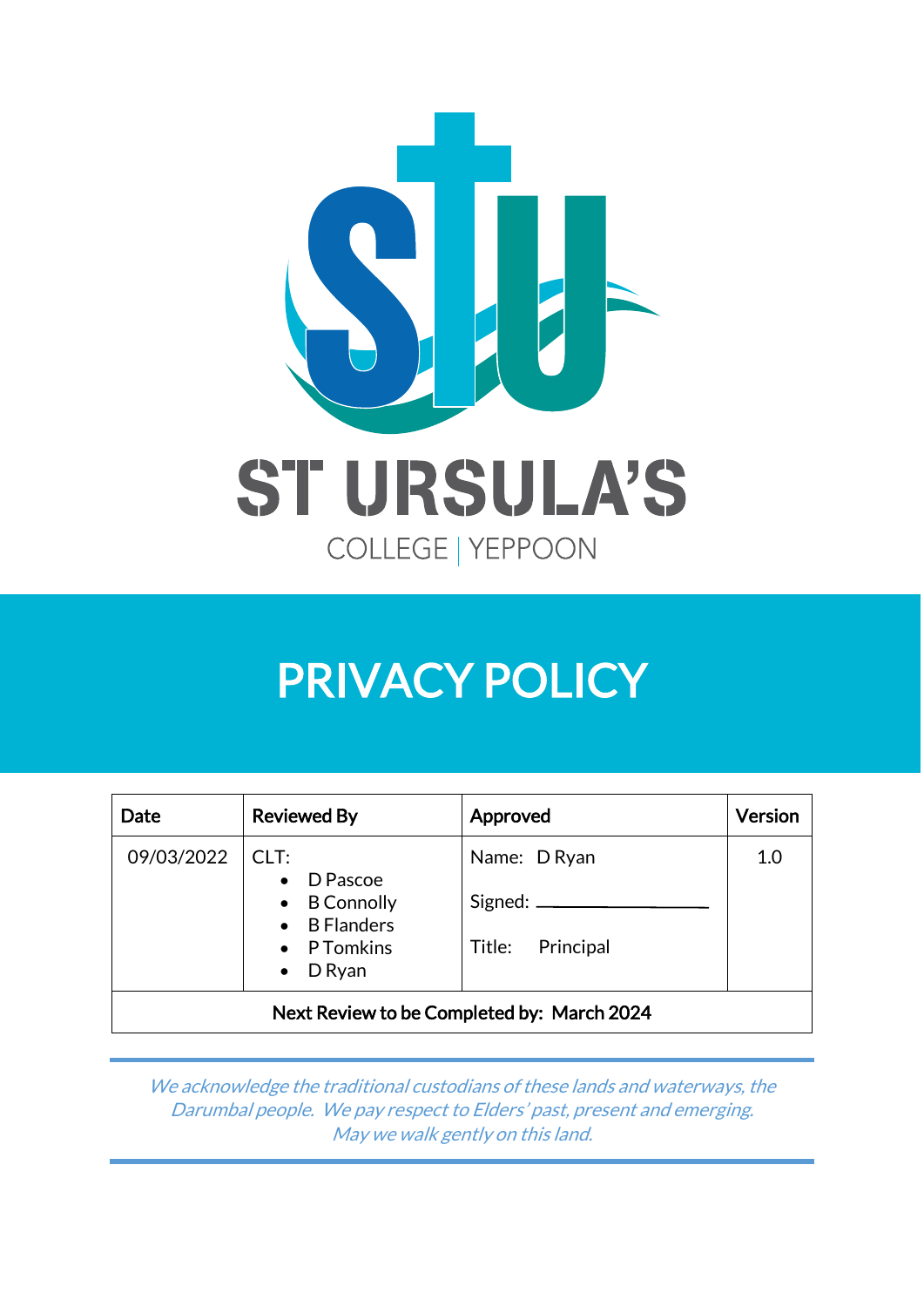



| <b>CHANGES TO THIS POLICY</b>   |               |  |  |
|---------------------------------|---------------|--|--|
| <b>DATE OF</b><br><b>CHANGE</b> | <b>REASON</b> |  |  |
|                                 |               |  |  |
|                                 |               |  |  |

| Document Name: Privacy Policy V1.0 |                                        | Date: 09 March 2022 |
|------------------------------------|----------------------------------------|---------------------|
| St Ursula's College Ltd - Yeppoon  | <b>Printed Copies are Uncontrolled</b> | Page 2 of 9         |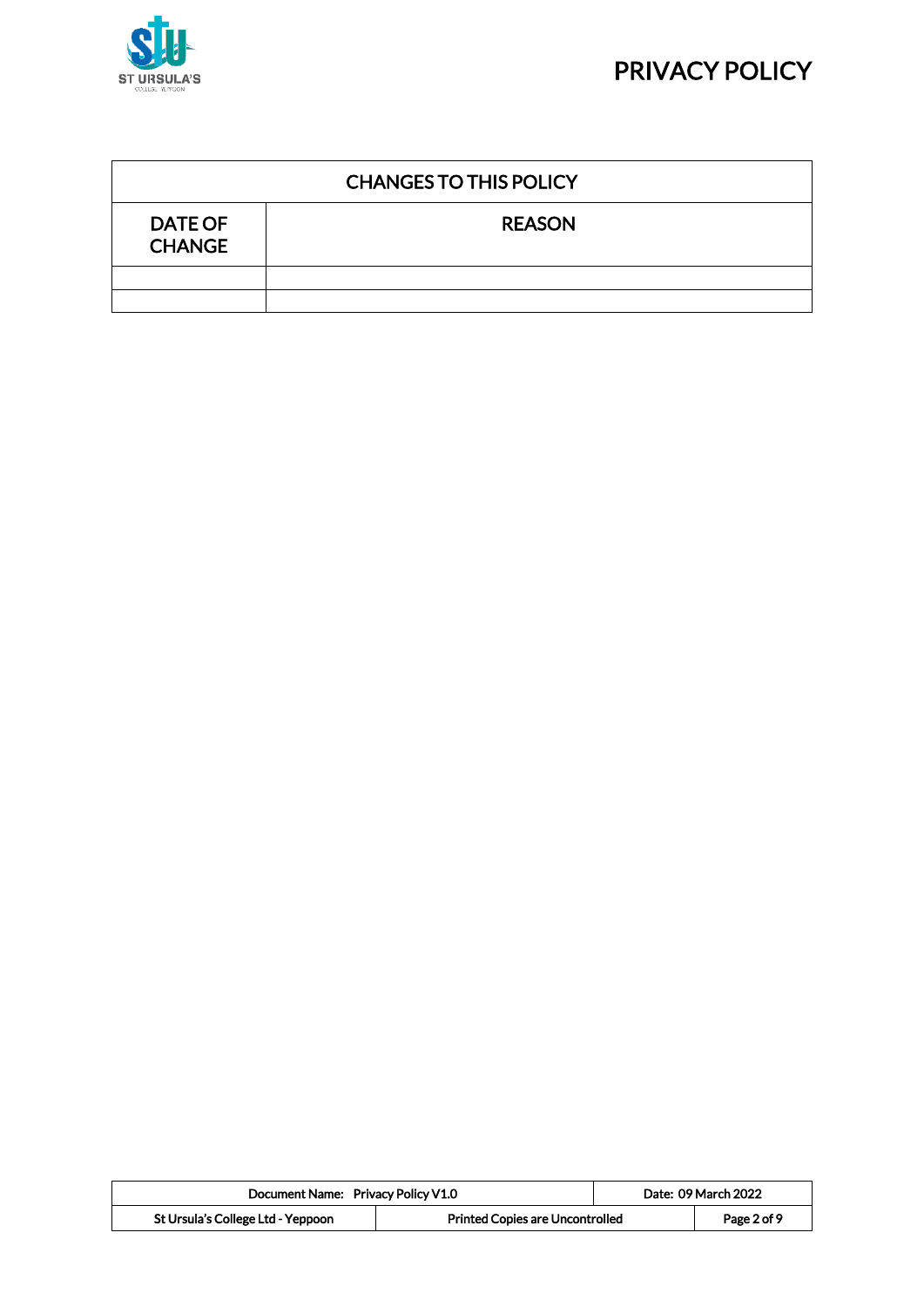

| 1. |                                                                                    |  |
|----|------------------------------------------------------------------------------------|--|
| 2. | What kinds of personal information does St Ursula's College collect and how doesSt |  |
|    |                                                                                    |  |
|    |                                                                                    |  |
|    |                                                                                    |  |
| 3. |                                                                                    |  |
|    |                                                                                    |  |
|    |                                                                                    |  |
|    |                                                                                    |  |
|    |                                                                                    |  |
| 4. |                                                                                    |  |
|    |                                                                                    |  |
| 5. |                                                                                    |  |
| 6. |                                                                                    |  |
| 7. |                                                                                    |  |
| 8. |                                                                                    |  |
| 9. |                                                                                    |  |

| Document Name: Privacy Policy V1.0 |                                        | Date: 09 March 2022 |
|------------------------------------|----------------------------------------|---------------------|
| St Ursula's College Ltd - Yeppoon  | <b>Printed Copies are Uncontrolled</b> | Page 3 of 9         |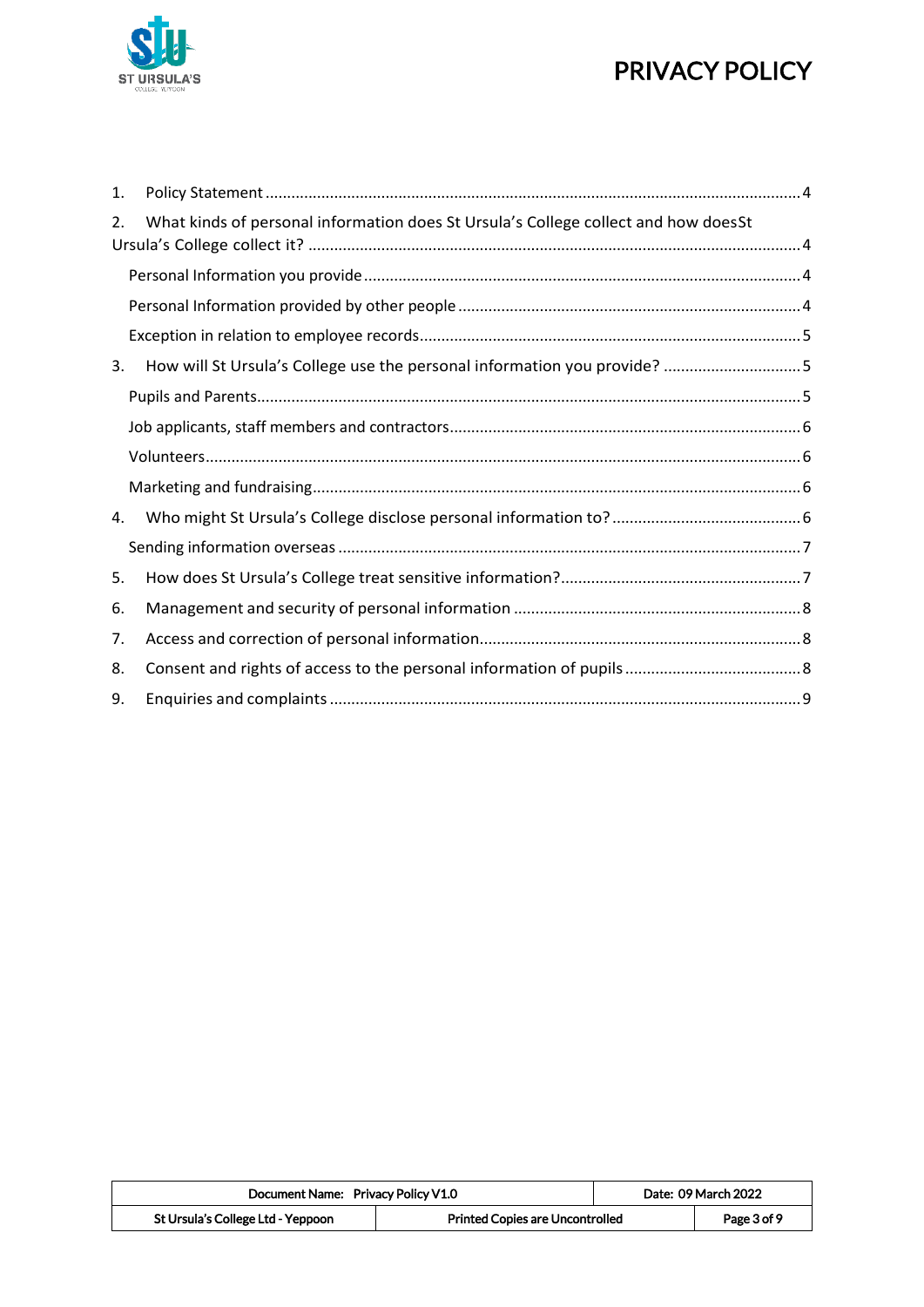

### <span id="page-3-0"></span>1. POLICY STATEMENT

This Privacy Policy sets out how St Ursula's College manages personal information provided to or collected by it.

St Ursula's College is bound by the Australian Privacy Principles contained in the Commonwealth Privacy Act.

St Ursula's College may, from time to time, review and update this Privacy Policy to take account of new laws and technology, changes to College operations and practices and to make sure it remains appropriate to the changing College environment.

### <span id="page-3-1"></span>2. WHAT KINDS OF PERSONAL INFORMATION DOES ST URSULA'S COLLEGE COLLECT AND HOW DOESST URSULA'S COLLEGE COLLECT IT?

The type of information the College collects and holds includes (but is not limited to) personal information, including health and other sensitive information, about:

- pupils and parents and/or guardians ('Parents') before, during and after the course of a pupil's enrolment at St Ursula's College
- job applicants, staff members, volunteers and contractors
- other people who come into contact with St Ursula's College

#### <span id="page-3-2"></span>Personal Information you provide

St Ursula's College will generally collect personal information held about an individual by way of forms filled out by Parents or Pupils, face-to-face meetings and interviews, emails and telephonecalls. On occasions people other than Parents and Pupils provide personal information.

#### <span id="page-3-3"></span>Personal Information provided by other people

In some circumstances St Ursula's College may be provided with personal information about an individual from a thirdparty, for example a report provided by a medical professional or a reference from another school.

| Document Name: Privacy Policy V1.0 |                                        | Date: 09 March 2022 |             |
|------------------------------------|----------------------------------------|---------------------|-------------|
| St Ursula's College Ltd - Yeppoon  | <b>Printed Copies are Uncontrolled</b> |                     | Page 4 of 9 |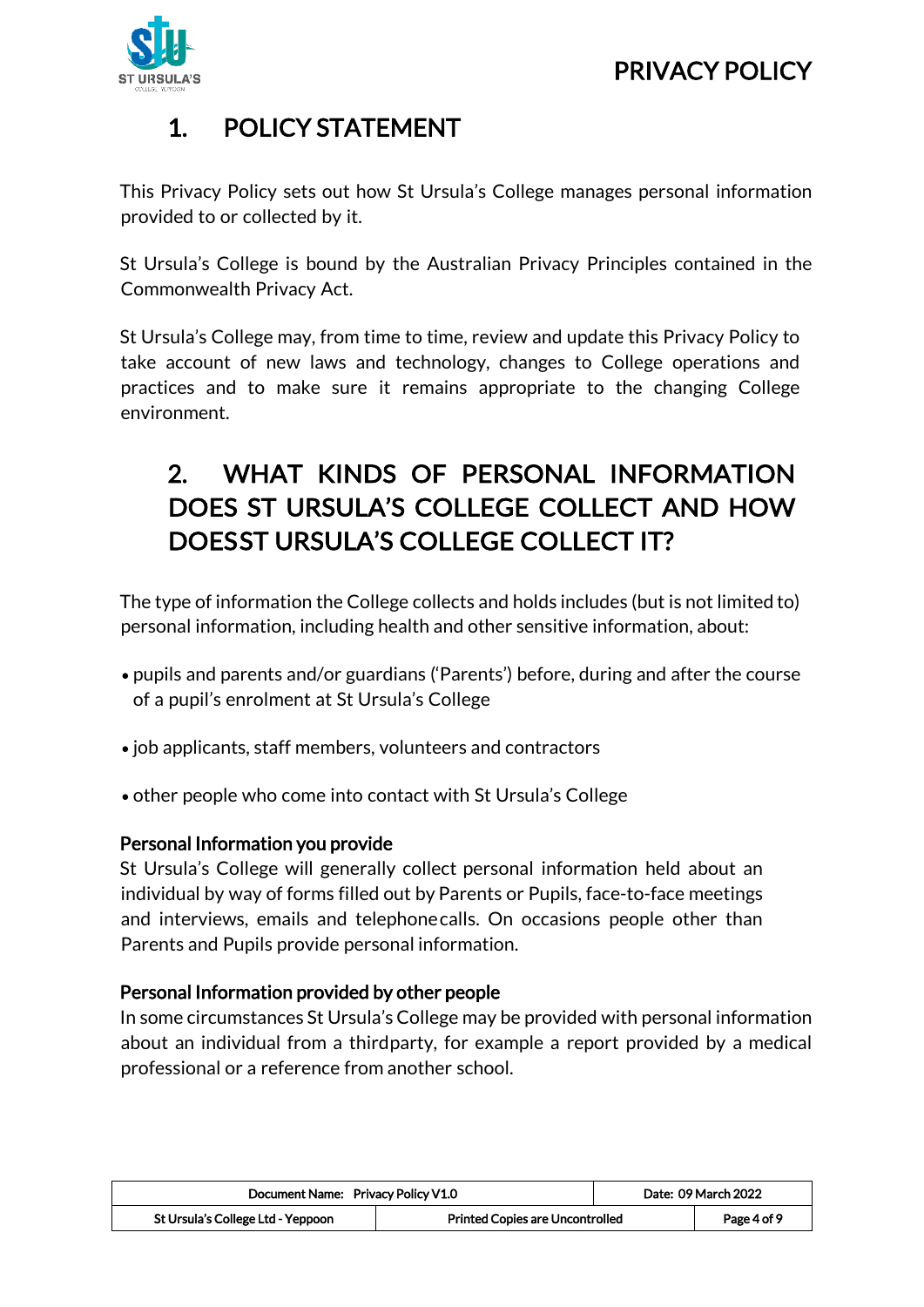

### <span id="page-4-0"></span>Exception in relation to employee records

Under the Privacy Act, the Australian Privacy Principles do not apply to an employee record. As a result, this Privacy Policy does not apply to St Ursula's College's treatment of an employee record,where the treatmentis directly related to a current or former employment relationship between St Ursula's College and employee.

### <span id="page-4-1"></span>3. HOW WILL ST URSULA'S COLLEGE USE THE PERSONAL INFORMATION YOU PROVIDE?

St Ursula's College will use personal information it collects from you for the primary purpose of collection, and for such other secondary purposes that are related to the primary purpose of collection and reasonably expected by you, or to which you have consented.

### <span id="page-4-2"></span>Pupils and Parents

In relation to personal information of Pupils and Parents, St Ursula's College's primary purpose of collection is to enable St Ursula's College toprovide schooling for the pupil. This includes satisfying the needs of Parents, the needs of the pupil and the needs of St Ursula's College throughout the whole period the pupil is enrolled at St Ursula's College.

The purposes for which St Ursula's College uses personal information of pupils and Parents include:

- to keep Parents informed about matters related to their child's schooling, through correspondence, newsletters and magazines
- day-to-day administration of St Ursula's College
- looking after pupils' educational, social and medical wellbeing
- seeking donations and marketing for St Ursula's College
- to satisfy St Ursula's College's legal obligations and allow St Ursula's College to discharge its duty of care

In some cases, where St Ursula's College requests personal information about a pupil or Parent, if the information requested is not provided, St Ursula's College may not be able to enrol or continue the enrolment of the pupil or permit the pupilto take part in a particular activity.

| Document Name: Privacy Policy V1.0 |                                 | Date: 09 March 2022 |
|------------------------------------|---------------------------------|---------------------|
| St Ursula's College Ltd - Yeppoon  | Printed Copies are Uncontrolled | Page 5 of 9         |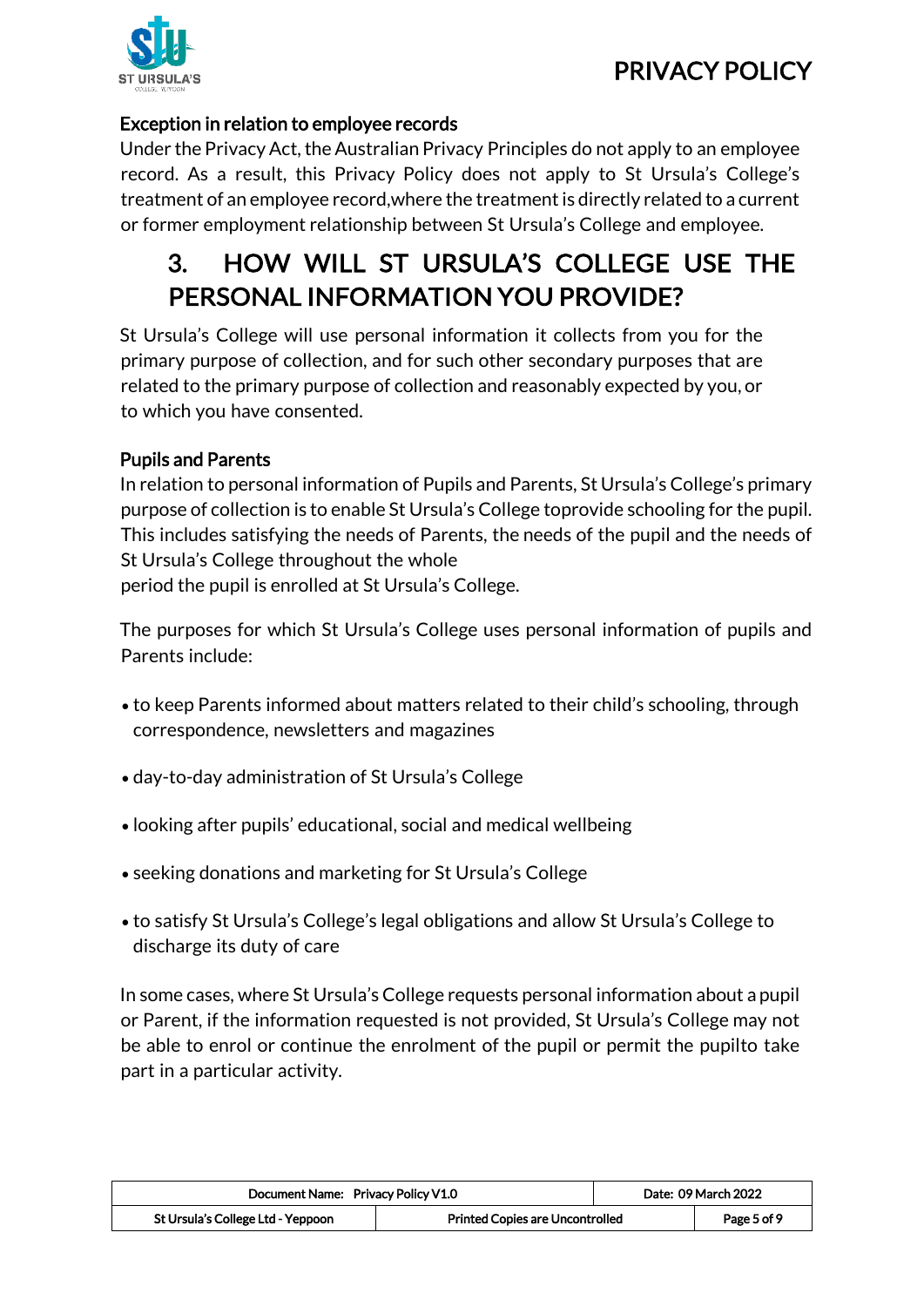

#### <span id="page-5-0"></span>Job applicants, staff members and contractors

In relation to personal information of job applicants, staff members and contractors, St Ursula's College's primary purpose of collection is to assess and (if successful) to engage the applicant, staff member or contractor, as the case may be.

The purposes for which the College uses personal information of job applicants,staff members and contractors include:

- in administering the individual's employment or contract, as the case may be;
- for insurance purposes;
- seeking donations and marketing for St Ursula's College; and
- to satisfy St Ursula's College's legal obligations, for example, in relation to child protection legislation.

#### <span id="page-5-1"></span>Volunteers

St Ursula's College also obtains personal information about Volunteers who assist St Ursula's College in its functions or conduct associated activities, suchas an Alumni Association, to enable St Ursula's College and the volunteers to work together.

#### <span id="page-5-2"></span>Marketing and fundraising

St Ursula's College treats marketing and seeking donations for the future growth and development of St Ursula's College as an important part of ensuring that St Ursula's College continues to provide a qualitylearning environment in which both pupils and staff thrive.

Personal information held by St Ursula's College may be disclosed to organisations that assist in

St Ursula's College's fundraising, for example, St Ursula's College Parents and Friends Associations Parents, staff, contractors and other members of the wider School community may from time to time receive fundraising information. School publications, like newsletters and magazines, which include personal information, may be used for marketing purposes.

### <span id="page-5-3"></span>4. WHO MIGHT ST URSULA'S COLLEGE DISCLOSE PERSONAL INFORMATION TO?

St Ursula's College may disclose personal information, including sensitive information, held about an individual to:

| Document Name: Privacy Policy V1.0 |                                        | Date: 09 March 2022 |             |
|------------------------------------|----------------------------------------|---------------------|-------------|
| St Ursula's College Ltd - Yeppoon  | <b>Printed Copies are Uncontrolled</b> |                     | Page 6 of 9 |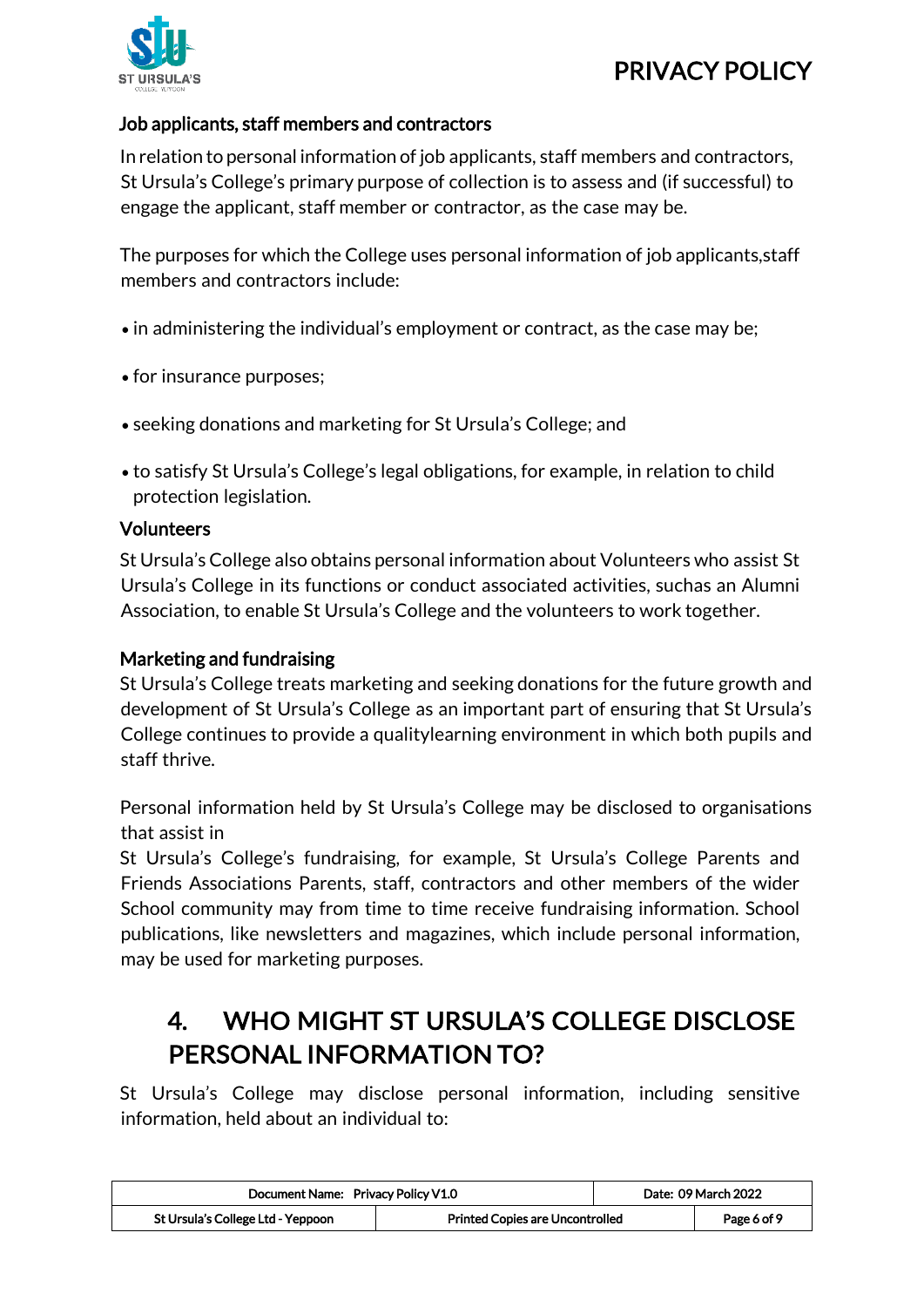

- another school
- government departments
- medical practitioners
- people providing services to St Ursula's College, including specialist visiting teachers, counsellors and sports coaches
- recipients of School publications, such as newsletters and magazines
- parents/caregivers
- anyone you authorise St Ursula's College to disclose information to
- anyone to whom we are required to disclose the information to by law

#### <span id="page-6-0"></span>Sending information overseas

St Ursula's College may disclose personal informationabout an individual to overseas recipients, for instance, if/when storing personal information with 'cloud' service providers which are situated outside Australia or to facilitate a school exchange. However, St Ursula's College will not send personal information about an individual outside Australia without:

- obtaining the consent of the individual (in some cases this consent will be implied)
- otherwise complying with the Australian Privacy Principles or other applicable privacy legislation.

### <span id="page-6-1"></span>5. HOW DOES ST URSULA'S COLLEGE TREAT SENSITIVE INFORMATION?

In referring to 'sensitive information', St Ursula's College means: information relating to a person's racial or ethnic origin, political opinions, religion, trade union or other professional or trade association membership, philosophical beliefs, sexual orientation or practices or criminal record, that is also personal information; health information and biometric information about an individual. Sensitive informationwill be used and disclosed only for the purpose for which it was provided or a directly related secondary purpose, unless you agree otherwise, or the use or disclosure of the sensitive information is allowed by law.

| Document Name: Privacy Policy V1.0                                          |  | Date: 09 March 2022 |             |
|-----------------------------------------------------------------------------|--|---------------------|-------------|
| St Ursula's College Ltd - Yeppoon<br><b>Printed Copies are Uncontrolled</b> |  |                     | Page 7 of 9 |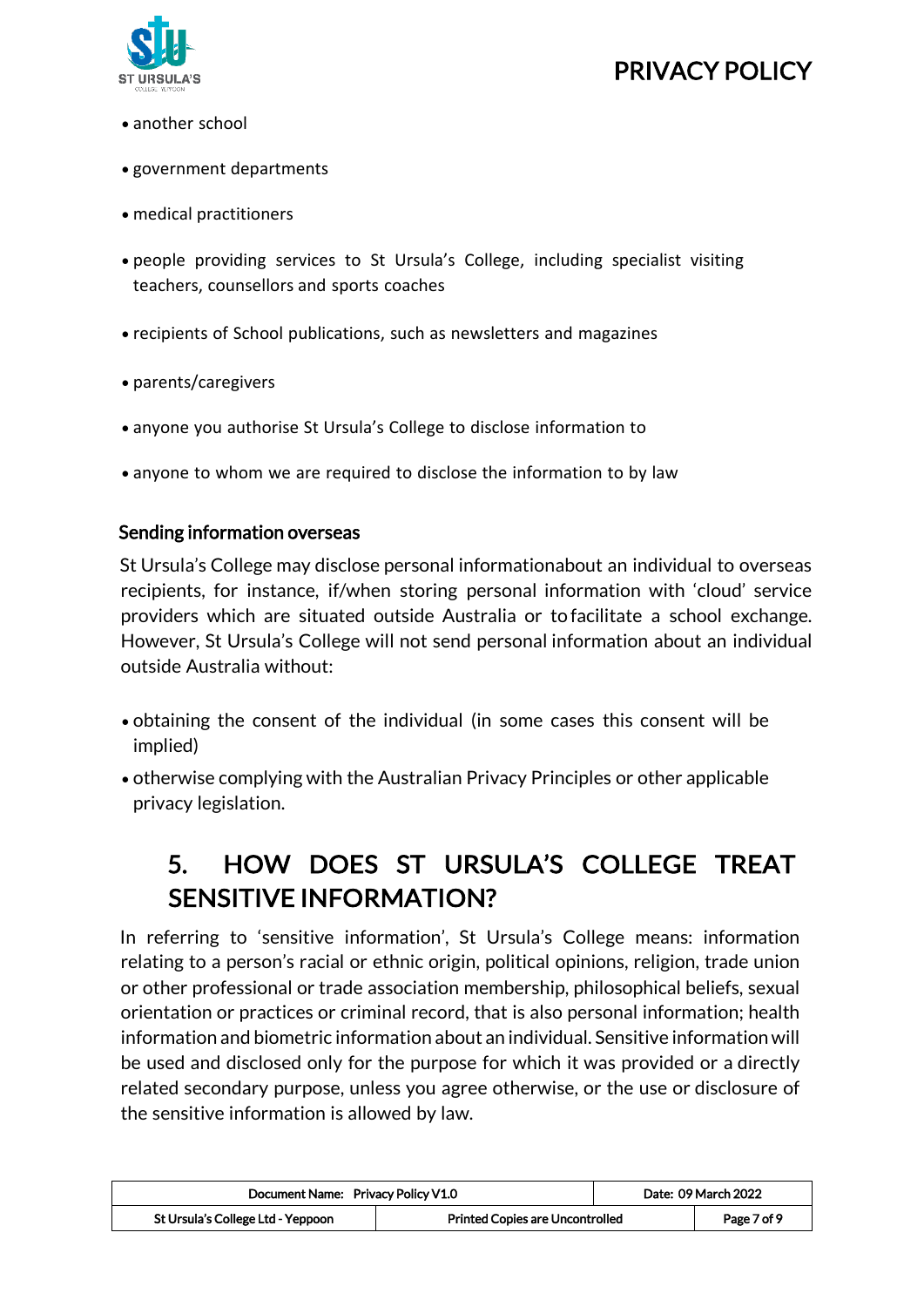

# <span id="page-7-0"></span>6. MANAGEMENT AND SECURITY OF PERSONAL INFORMATION

St Ursula's College's staff are required to respect the confidentiality of Pupils' and Parents' personal information and the privacy of individuals.

St Ursula's College has in place steps to protect the personal information St Ursula's College holds from misuse, interference and loss, unauthorised access, modification or disclosure by use of various methods including locked storage of paper records and password access rights to computerised records.

# <span id="page-7-1"></span>7. ACCESS AND CORRECTION OF PERSONAL INFORMATION

Under the Commonwealth Privacy Act, an individual has the right to obtain access to any personal information which St Ursula's College holds about them and to advise St Ursula's College of any perceived inaccuracy.

Pupils will generally be able to access and update their personal information through their Parents, but older pupils may seek access and correction themselves.

There are some exceptions to these rights set out in the applicable legislation.

To make a request to access or update any personal information St Ursula's College holds about you or your child, please contact the Business Manager or Principal, in writing. Personal address and contact details may be updated via the *Parent Lounge* portal.

St Ursula's College may require you to verify your identity and specify what information you require. St Ursula's College may charge a fee to cover the cost of verifying your application and locating, retrieving, reviewing and copying any material requested. If the information sought is extensive, St Ursula's College will advise the likely cost in advance. If we cannot provide you with access to that information, we will provide you with written notice explaining the reasons for refusal.

### <span id="page-7-2"></span>8. CONSENT AND RIGHTS OF ACCESS TO THE PERSONAL INFORMATION OF PUPILS

St Ursula's College respects every Parent's right to make decisions concerning their child's education.

Generally, St Ursula's College will refer any requests for consent and notices in relation to the personal information of a pupil to the pupil's parents. St Ursula's

| Document Name: Privacy Policy V1.0 |                                        | Date: 09 March 2022 |
|------------------------------------|----------------------------------------|---------------------|
| St Ursula's College Ltd - Yeppoon  | <b>Printed Copies are Uncontrolled</b> | Page 8 of 9         |